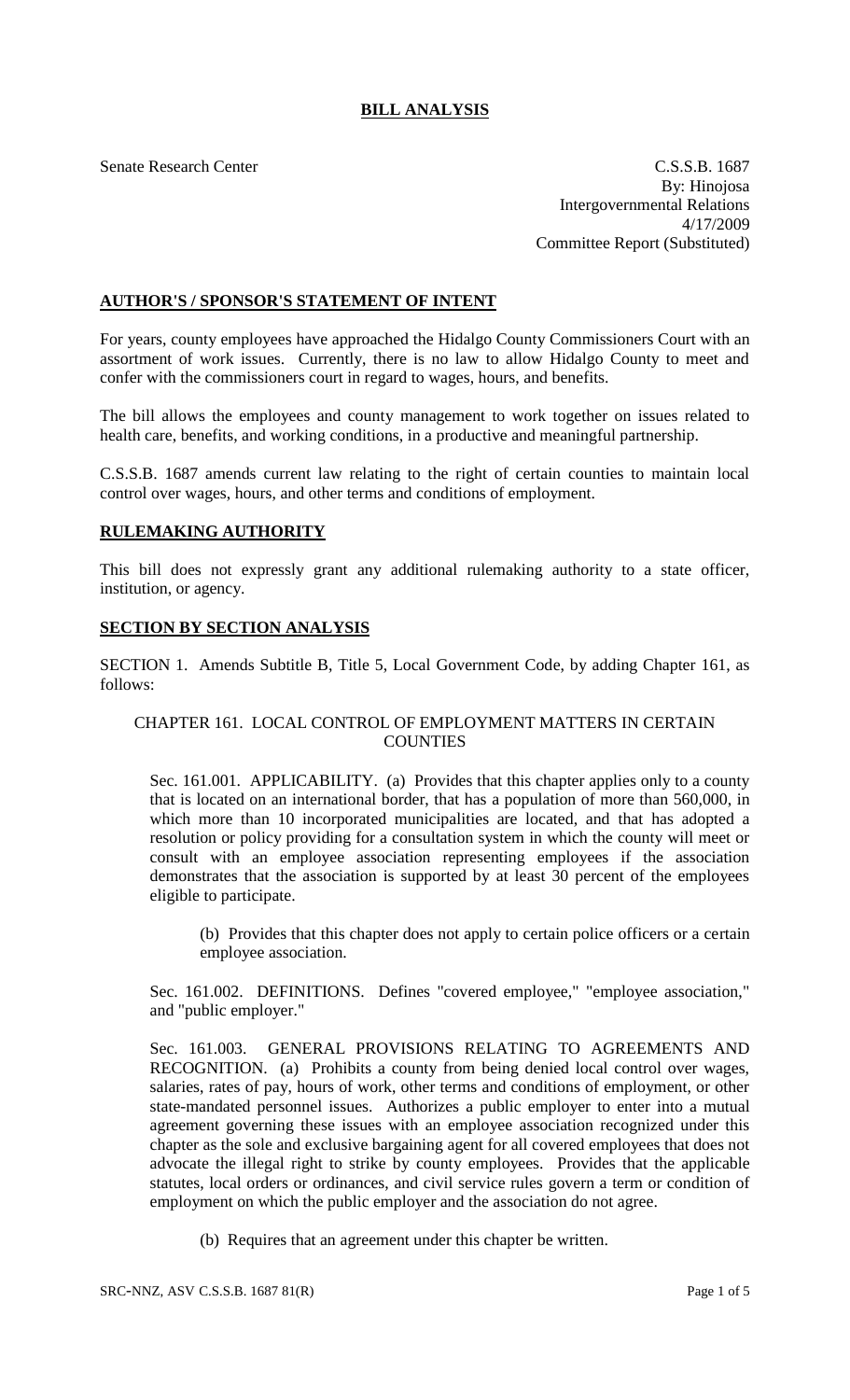(c) Provides that this chapter does not require the public employer and the recognized employee association to meet and confer or reach an agreement on any issue.

(d) Provides that this chapter does not authorize an agreement regarding pension or pension-related matters governed by Subtitle F (Specific Authority for State or Local Government to Issue Securities), Title 8 (Public Retirement Systems), Government Code.

Sec. 161.004. PETITION FOR RECOGNITION: ELECTION OR ACTION BY COMMISSIONERS COURT. (a) Requires the commissioners court, not later than the 30th day after the date the commissioners court of a county receives from an employee association a petition signed by the majority of all covered employees of the county that requests recognition of the association as the sole and exclusive bargaining agent for all the covered employees of that employer, to grant recognition of the association as requested in the petition and find that a public employer is authorized to meet and confer under this chapter without conducting an election by the voters in the county under Section 161.006; defer granting recognition of the association and order an election by the voters in the county under Section 161.006 regarding whether a public employer is authorized to meet and confer under this chapter; or order a certification election under Section 161.005 to determine whether the association represents a majority of the covered employees of the county.

(b) Requires the commissioners court, if the commissioners court of a county orders a certification election under Subsection (a)(3) (relating to the requirement of the commissioners court to grant recognition of the association and order an election by the voters in a certain county) and the association named in the petition is certified to represent a majority of the covered employees, not later than the 30th day after the date that results of that election are certified, to grant recognition of the association as requested in the petition for recognition and find that a public employer is authorized to meet and confer under this chapter without conducting an election by the voters in the county under Section 161.006; or defer granting recognition of the association and order an election by the voters in the county under Section 161.006 regarding whether a public employer may meet and confer under this chapter.

Sec. 161.005. CERTIFICATION ELECTION. (a) Requires that a certification election ordered under Section 161.004(a)(3) determine whether an employee association represents a majority of the covered employees to be conducted according to procedures agreeable to the parties, except as provided by Subsection (b).

(b) Authorizes either party, if the parties are unable to agree on procedures for the certification election, to request the American Arbitration Association to conduct the election and to certify the results of the election.

(c) Requires that the results of an election be certified if the employee association receives a majority of valid votes cast in the election.

(d) Provides that certification of the results of an election under this section resolves the question concerning representation.

(e) Provides that the association is liable for the expenses of the certification election, except that if two or more associations seeking recognition as the sole and exclusive bargaining agent submit a petition signed by at least 30 percent of the employees eligible to sign the petition for recognition, all the associations named in any petition are required to share equally the costs of the election.

Sec. 161.006. ELECTION TO AUTHORIZE OPERATING UNDER THIS CHAPTER. (a) Authorizes the commissioners court of a county that receives a petition for recognition under Section 161.004 to order an election to determine whether a public employer may meet and confer under this chapter.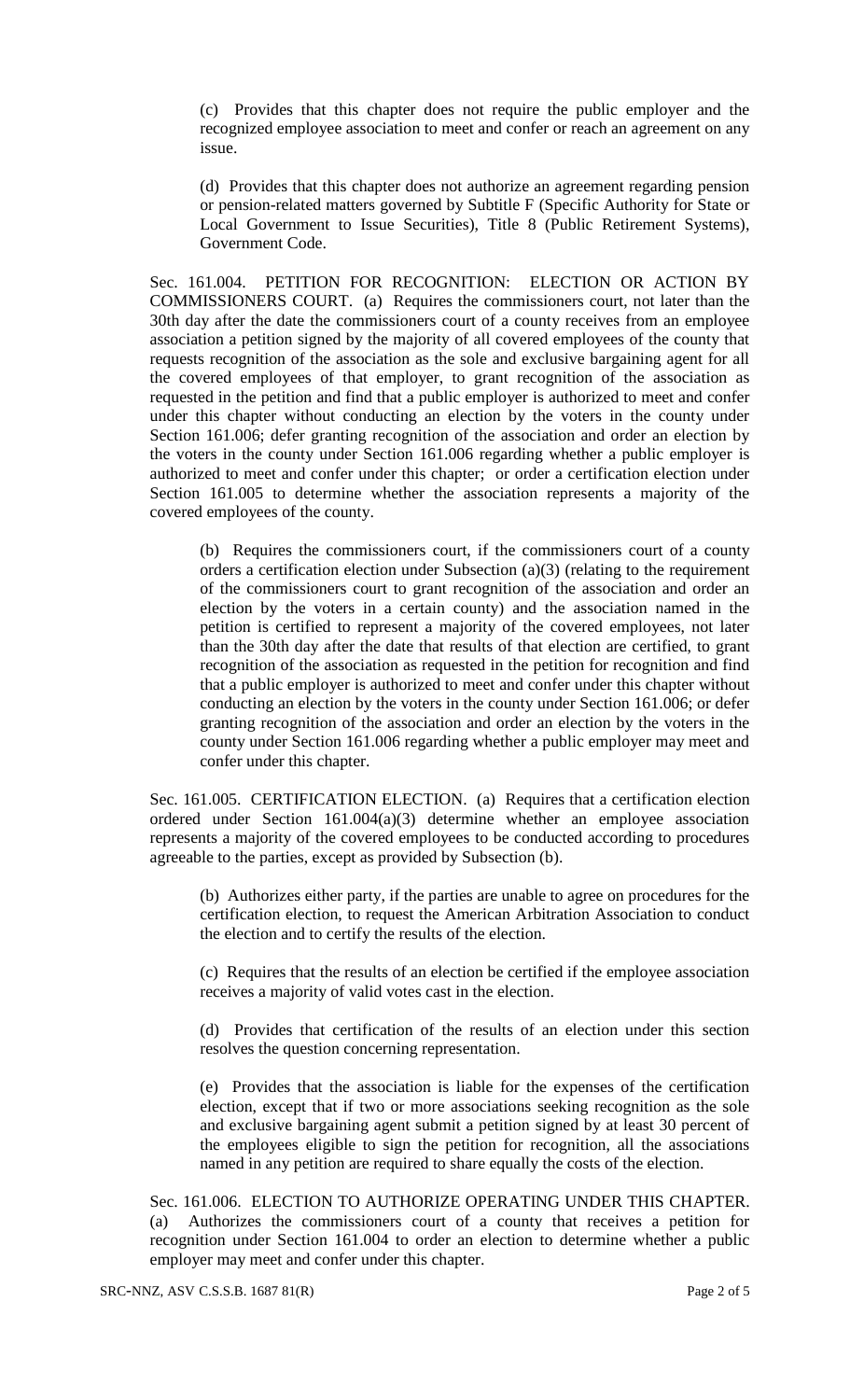(b) Requires that an election ordered under this section be held as part of the next regularly scheduled general election for county officials that is held after the date the commissioners court of the county orders the election and that allows sufficient time to prepare the ballot in compliance with other requirements of law.

(c) Requires that the ballot for an election ordered under this section be printed to permit voting for or against the proposition and sets forth the required language of the proposition.

(d) Requires that an election called under this section be held and the returns prepared and canvassed in conformity with the Election Code.

(e) Authorizes the county, if an election authorized under this section is held, to operate under the other provisions of this chapter only if a majority of the votes cast at the election favor the proposition.

(f) Prohibits an association, if an election authorized under this section is held, from submitting a petition for recognition to the commissioners court of the county under Section 161.004 before the second anniversary of the date of the election.

Sec. 161.007. CHANGE OR MODIFICATION OF RECOGNITION. (a) Authorizes the county employees to modify or change the recognition of the employee association granted under this chapter by filing with the commissioners court of the county a petition signed by a majority of all covered employees.

(b) Authorizes the commissioners court of the county to recognize the change or modification as provided by the petition, or order a certification election in accordance with Section 161.005 regarding whether to do so.

Sec. 161.008. STRIKES PROHIBITED. (a) Prohibits a county employee from engaging in a strike or organized work stoppage against this state or the county.

(b) Provides that a county employee who participates in a strike forfeits any civil service rights, reemployment rights, and other rights, benefits, or privileges the employee may have as a result of the employee's employment or prior employment with the county.

(c) Provides that this section does not affect the right of a person to cease work if the person is not acting in concert with others in an organized work stoppage.

Sec. 161.009. RECOGNITION OF EMPLOYEE ASSOCIATION. (a) Requires a public employer that chooses to meet and confer under this chapter to recognize an association that is recognized under Section 161.004 or 161.005 as the sole and exclusive bargaining agent for the covered employees of that employer.

(b) Requires the public employer to recognize the employee association until recognition of the association is withdrawn, in accordance with Section 161.007, by a majority of the county employees eligible to sign a petition for recognition.

Sec. 161.010. SELECTION OF BARGAINING AGENT; BARGAINING UNIT. (a) Requires the commissioners court of a county to select one or more persons to represent the public employer as its sole and exclusive bargaining agent to meet and confer on issues related to the wages, hours of employment, and other terms and conditions of employment of county employees.

(b) Authorizes an employee association to designate one or more persons to negotiate or bargain on the association's behalf.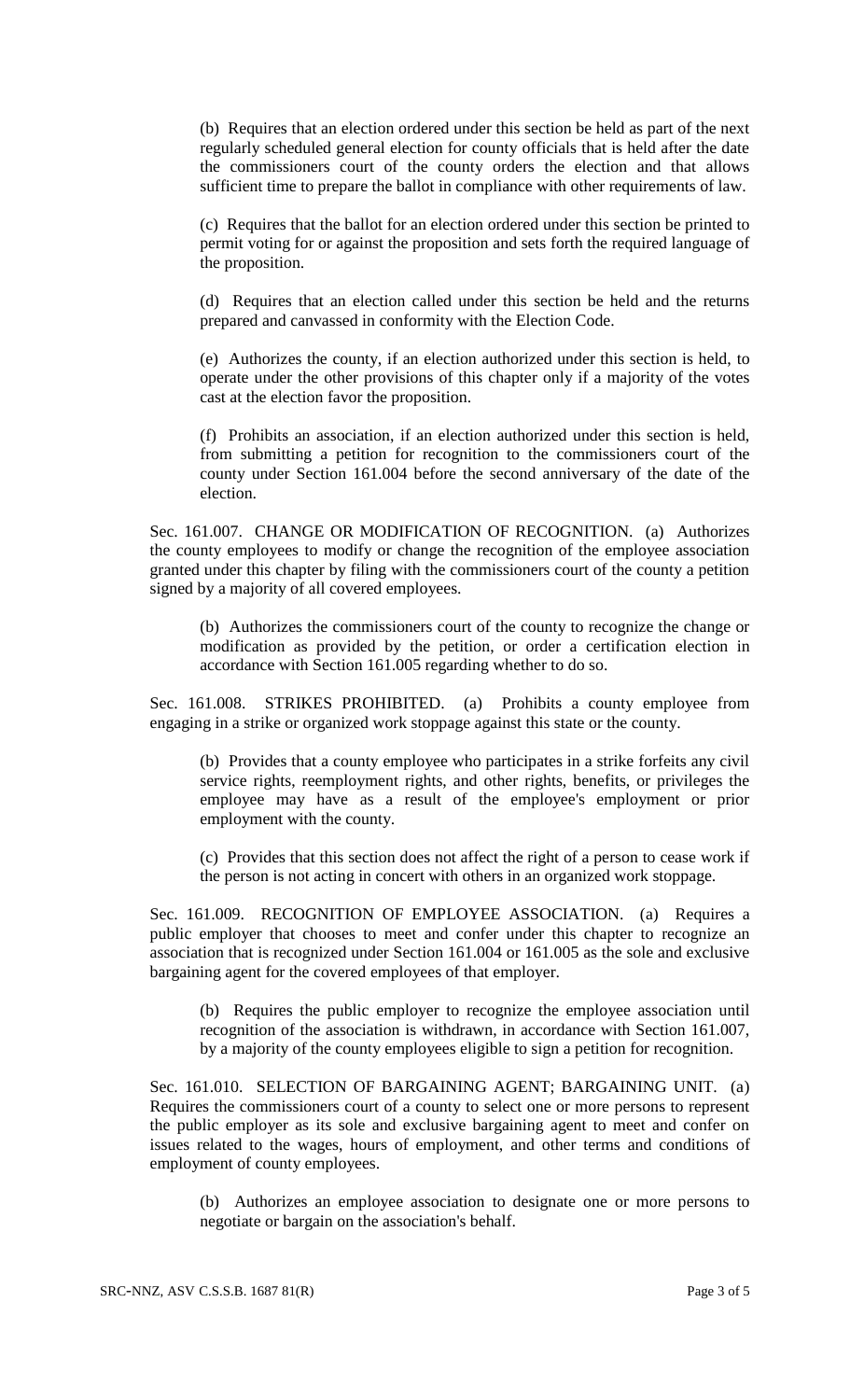(c) Provides that a county's bargaining unit is composed of all the covered employees of the county.

Sec. 161.011. PROTECTED RIGHTS OF EMPLOYEES. Prohibits a meet and confer agreement ratified under this chapter from interfering with the right of a member of a bargaining unit to pursue allegations of discrimination based on race, creed, color, national origin, religion, age, sex, or disability with the Texas Workforce Commission civil rights division or the federal Equal Employment Opportunity Commission or to pursue affirmative action litigation.

Sec. 161.012. OPEN RECORDS. (a) Provides that a proposed meet and confer agreement and a document prepared and used by the county, including a public employer, in connection with the proposed agreement are available to the public under Chapter 552 (Public Information), Government Code, only after the agreement is ready to be ratified by the commissioners court of the county.

(b) Provides that this section does not affect the application of Subchapter C (Information Accepted from Required Disclosure), Chapter 552, Government Code, to a document prepared and used in connection with the agreement.

Sec. 161.013. OPEN DELIBERATIONS. (a) Requires that deliberations relating to a meet and confer agreement or proposed agreement under this chapter between representatives of the county and representatives of the employee association recognized under this chapter as the sole and exclusive bargaining agent for the covered employees be open to the public and comply with state law.

(b) Prohibits Subsection (a) from being construed to prohibit the representatives of the county or the representatives of the recognized employee association from conducting private caucuses that are not open to the public during meet and confer negotiations.

Sec. 161.014. RATIFICATION AND ENFORCEABILITY OF AGREEMENT. (a) Provides that an agreement under this chapter is enforceable and binding on the county, the recognized employee association, and the employees covered by the meet and confer agreement only if the commissioners court of the county ratified the agreement by a majority vote; and the recognized employee association ratified the agreement by conducting a secret ballot election at which the majority of the covered employees who are members of the association favored ratifying the agreement.

(b) Authorizes a meet and confer agreement ratified as described by Subsection (a) to establish a procedure by which the parties agree to resolve disputes related to a right, duty, or obligation provided by the agreement, including binding arbitration on a question involving interpretation of the agreement.

(c) Provides that a state district court of a judicial district in which the county is located has jurisdiction to hear and resolve a dispute under the ratified meet and confer agreement on the application of a party to the agreement aggrieved by an action or omission of the other party when the action or omission is related to a right, duty, or obligation provided by the agreement. Authorizes the court to issue proper restraining orders, temporary and permanent injunctions, or any other writ, order, or process, including contempt orders, that are appropriate to enforcing the agreement.

Sec. 161.015. ACTION OR ELECTION TO REPEAL AUTHORIZATION TO OPERATE UNDER THIS CHAPTER. (a) Authorizes the commissioners court of a county that granted recognition of an employee association under Section 161.004 without conducting an election under Section 161.006 to withdraw recognition of the association by providing to the association not less than 90 days' written notice that the commissioners court is withdrawing recognition of the association; and any agreement between the commissioners court and the association will not be renewed.